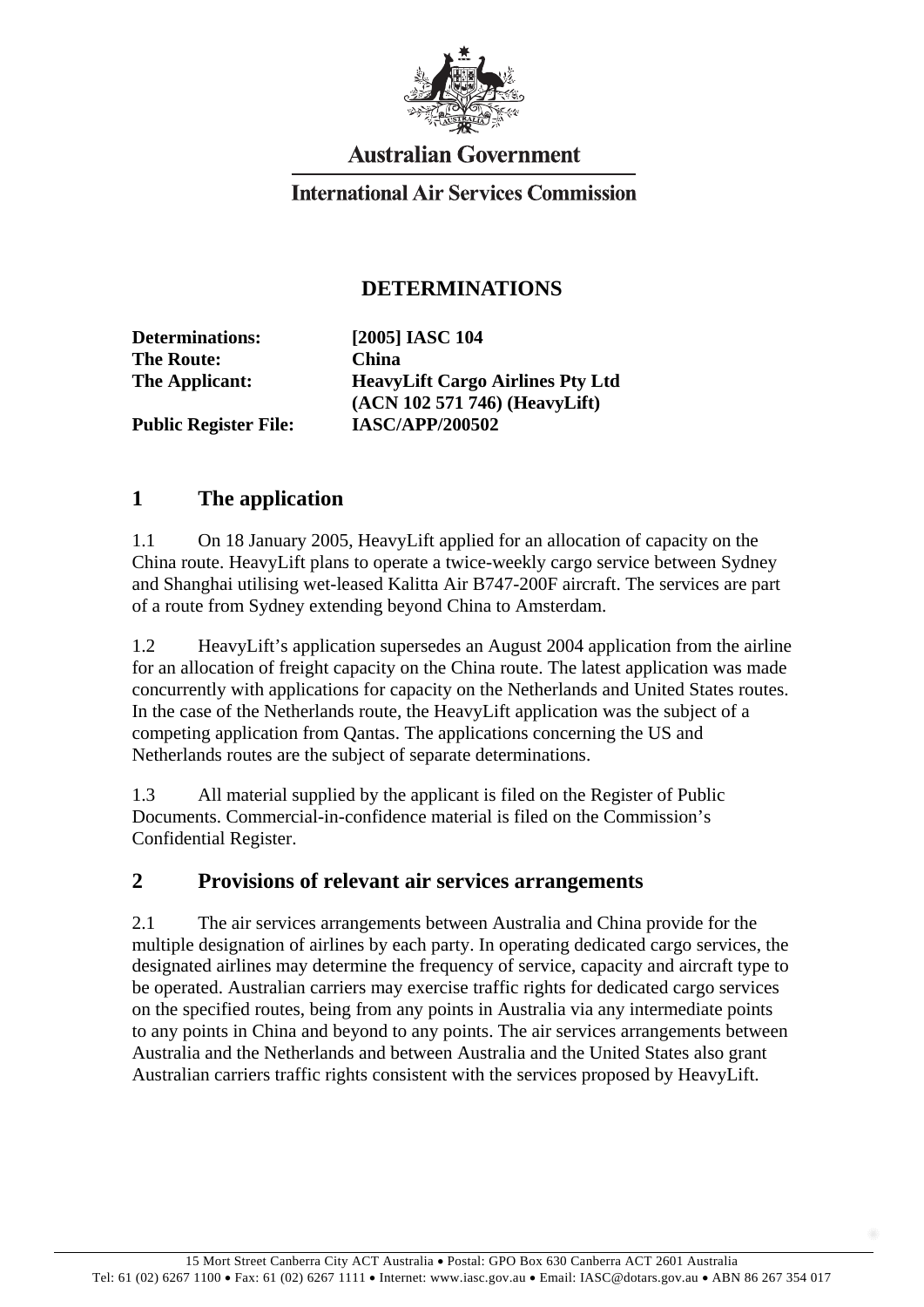## **3 Commission's assessment**

3.1 Under paragraph 4 of the Minister's policy statement, the use of entitlements by an Australian carrier that is reasonably capable of obtaining the necessary approvals  $(4(b)(i))$  and of implementing its proposals  $(4(b)(ii))$  is of benefit to the public. The Commission notes that HeavyLift has established itself as an international freight airline, having operated for some time now on routes in the south-west Pacific. The airline has also provided additional information in support of its proposals to establish long-haul services.

3.2 The Commission considers that HeavyLift is reasonably capable of obtaining the necessary approvals and of implementing its proposals. Further discussion is contained in the Commission's determination concerning the competing applications from HeavyLift and Qantas on the Netherlands route.

3.3 Accordingly, the Commission will allocate unlimited capacity and frequency on the route, consistent with the description of the entitlements available under the air services arrangements between Australia and China.

3.4 The Commission has previously made interim (three year) determinations in favour of HeavyLift. Given that HeavyLift has demonstrated its ability to operate successfully and there is unrestricted freight capacity available on the China route, the Commission proposes to make a ten year determination in favour of HeavyLift. The Commission will require HeavyLift to start services on the China route by 1 November 2005. The Commission considers this provides sufficient lead time for HeavyLift to commence services, and is consistent with the Commission's approach of providing applicants entering new routes with reasonable flexibility to deal with any unforeseen circumstances in establishing services.

## **4 Determination allocating capacity on the China route to HeavyLift Cargo Airlines Pty Ltd (HeavyLift) ([2005] IASC 104)**

4.1 The Commission makes a determination in favour of HeavyLift, allocating unlimited freight capacity and frequency in each direction on the China route under the Australia – China air services arrangements.

- 4.2 The determination is for ten years from the date of the determination.
- 4.3 The determination is subject to the following conditions:
	- HeavyLift is required to utilise the capacity from no later than 1 November 2005 or from such other date approved by the Commission;
	- only HeavyLift is permitted to utilise the capacity;
	- HeavyLift is not permitted to utilise the capacity to provide services jointly with another Australian carrier or any other person without the approval of